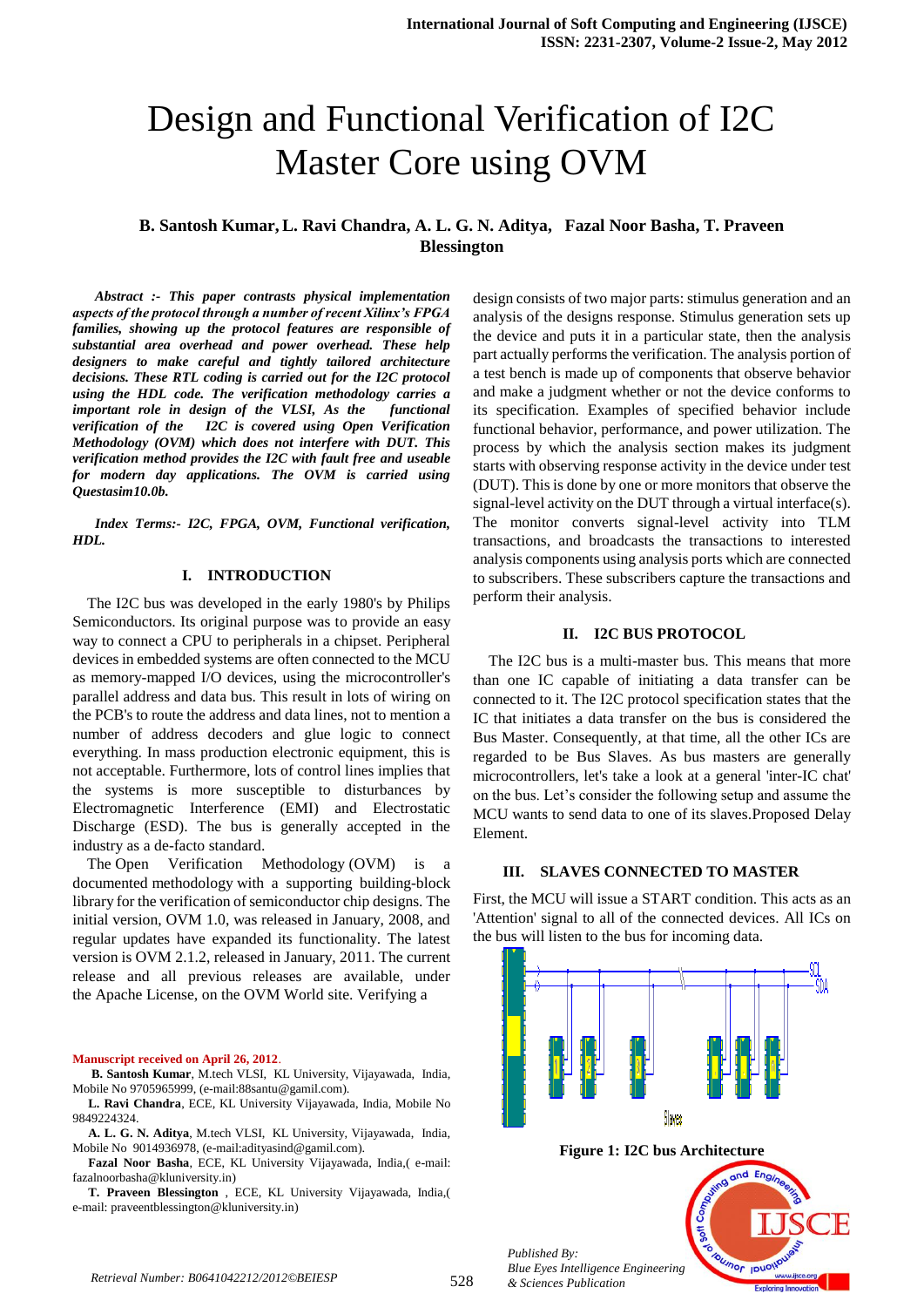Then the MCU sends the ADDRESS of the device it wants to access, along with an indication whether the access is a Read or Write operation. Having received the address, all IC's will compare it with their own address. If it doesn't match, they simply wait until the bus is released by the stop condition. If the address matches, however, the chip will produce a response called the ACKNOWLEDGE signal. Once the MCU receives the acknowledgment, it can start transmitting or receiving DATA. We have had several unique condition states on the bus in our example: START, ADDRESS, ACKNOWLEDGE, DATA , STOP.

## **IV.I2C BUS EVENTS: TRANSMITTING A BYTE TO A SLAVE**

Once the start condition has been sent, a byte can be transmitted by the MASTER to the SLAVE. This first byte after a start condition will identify the slave on the bus (address) and will select the mode of operation.





A number of addresses have been reserved for special purposes. One of these addresses is reserved for the "Extended Addressing Mode". Besides considering the limitation of I2c, that the number of available addresses was too small. Therefore, one of the reserved addresses has been allocated to a new task to switch to 10-bit addressing mode. If a standard slave doesn't initiate for the reception of reserved address.

I2C Bus Events: Receiving a byte from a slave

Once the slave has been addressed and the slave has acknowledged this, a byte can be received from the slave if the R/W bit in the address was set to READ (set to '1'). The protocol syntax is the same as in transmitting a byte to a slave, except that now the master is not allowed to touch the SDA line. Prior to sending the 8 clock pulses needed to clock in a byte on the SCL line, the master releases the SDA line. The slave will now take control of this line. The line will then go high if it wants to transmit a '1' or, if the slave wants to send a '0', remain low.



**Figure 3: Clock diagram**

 All the master has to do is generate a rising edge on the SCL line (2), read the level on SDA (3) and generate a falling edge on the SCL line (4). The slave will not change the data during the time that SCL is high. (Otherwise a Start or Stop condition might inadvertently be generated) During (1) and (5), the slave may change the state of the SDA line.In total, this sequence has to be performed 8 times to complete the data byte. Bytes are always transmitted MSB first.



### **Figure 4: Analysis of SDA and SCL**

I. I2C BUS EVENTS: THE START AND STOP CONDITIONS Prior to any transaction on the bus, a START condition needs to be issued that enables the transmission/reception on the bus and control shifts towards the bus. After a message has been completed, a STOP condition is sent. This is the signal enables the idle state.

#### **1. I2C Bus Events: Getting Acknowledge from a slave**

When an address or data byte has been transmitted onto the bus then this must be acknowledged by the slave(s). In case of an address: If the address matches its own then that slave and only that slave will respond to the address with an ACK. In case of a byte transmitted to an already addressed slave then that slave will respond with an ACK as well. The slave that is going to give an ACK pulls the SDA line low immediately after reception of the 8th bit transmitted, or, in case of an address byte, immediately after evaluation of its address. In practical applications this will not be noticeable.



**Figure 5: Timing diagram for SLAVES**

## **V.I2C Bus Hardware**

The bus physically consists of 2 active wires called SDA (data) and SCL (clock), and a ground connection. Both SDA and SCL are initially bi-directional. This means that in a particular device, these lines can be driven by the IC itself or from an external device. In order to achieve this functionality, these signals use open collector or open drain outputs (depending on the technology).



*Published By: Blue Eyes Intelligence Engineering & Sciences Publication*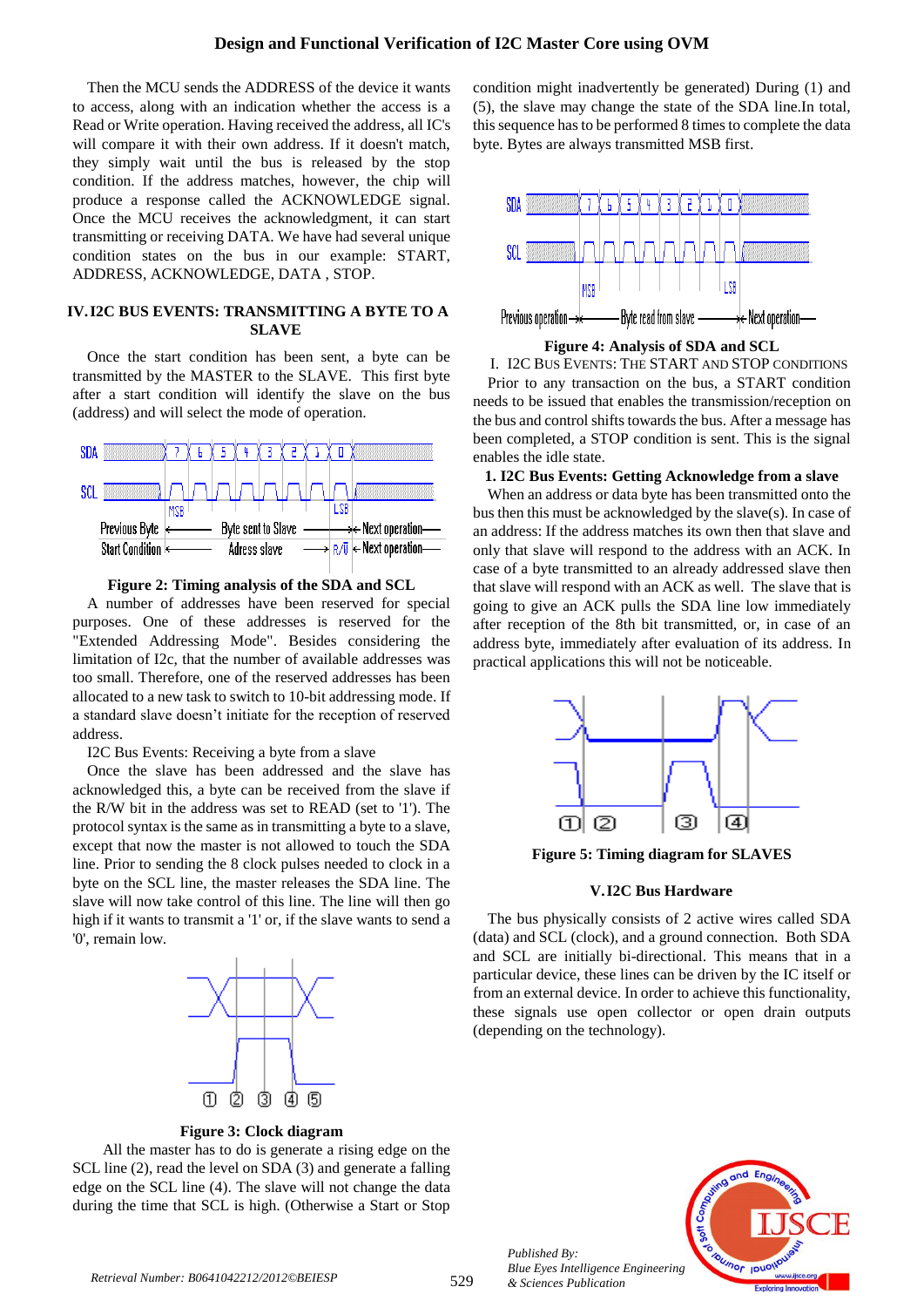

**Figure 6: Basic diagram of I2C**

 The bus interface is built around an input buffer and an open drain or open collector transistor. When the bus is IDLE, the bus lines are in the logic HIGH state (note that external pull-up resistors are necessary for this which is easily forgotten). To put a signal on the bus, the chip drives its output transistor, thus pulling the bus to a LOW level. The "pull-up resistor" in the devices as seen in the figure is actually a small current source or even non-existent. If the bus is "occupied" by a chip that is sending a 0, then all other chips lose their right to access the bus this is referred as Built-in mastering technique. However, the open-collector technique has a drawback, too. If you have a long bus, this will have a serious effect on the speed you can obtain. Long lines present a capacitive load for the output drivers. Since the pull-up is passive, you are facing an RC constant which will reflect on the shapes of the signals. The higher this RC constant, the slower the bus. This is due to the effect that it influences the slew rate of the edges on the I2C bus, this undifferentiated the logic '0' and '1'.

At high speed the reflection is unavoidable can be so bad that "ghost signals" disturb your transmission and corrupt the data you transmit. The device developed by Philips consists of a twin charge pump. The moment the state changes, the dynamic resistor provide a large current (low dynamic resistance) to the bus, so it can charge the parasitic capacitor very quickly. Once the voltage has been increased the threshold level, the high current mode cuts out and the output current drops sharply. As long as the bus is kept low (transistor C is on), the charge pump is disabled because the gate of transistor B is kept low by transistor



## **Figure 7: Influence of line length and bus termination on waveforms**

As soon as the chip releases the bus (A and C turn off), the capacitor will start charging, drawing current trough all four of the resistors (1 - 4). The voltage drop over resistor 2 will cause the transistor B to turn on, shorting out resistor 3. Since resistor 3 is a relatively low value, the current will rise. At a certain point in time, the drop between transistor B's gate and source will not be big enough to keep it switched on. It will then switch off and the charge injection will stop. At that time, only the external pull-up resistor remains to overcome the charge leakage on the bus.

## **VI.I2C Bus Arbitration**

The I2C bus is explained with one master in operation but in practical it was originally developed as a multi-master bus. When using only one master on the bus there is no real risk of corrupted data, except if a slave device is malfunctioning or if there is a fault condition involving the SDA / SCL bus lines. This situation changes with 2 MCU's:



**Fig 8 Master-Salve-Master with I2C bus**

When MCU 1 issues a start condition and sends an address, all slaves will listen (including MCU 2 which at that time is considered a slave as well). If the address does not match the address of CPU 2, this device has to hold back any activity until the bus becomes idle again after a stop condition. As long as the two MCU's monitor what is going on the bus (start and stop) and as long as they are aware that a transaction is going on because the last issued command was not a STOP, there is no problem.

Let's assume one of the MCU's missed the START condition and still thinks the bus is idle, or it just came out of reset and wants to start talking on the bus which could very well happen in a real-life scenario. This could lead to problems. But the physical bus setup helps us out as the bus structure is a wired AND (if one device pulls a line low it stays low), you can test if the bus is idle or occupied. When a master changes the state of a line to HIGH, it MUST always check that the line really has gone to HIGH. If it stays low then this is an indication that the bus is occupied and some other device is pulling the line low. Therefore the general rule of thumb is: If a master can't get a certain line to go high, it lost arbitration and needs to back off and wait until a stop condition is seen before making another attempt to start transmitting.



*Published By: Blue Eyes Intelligence Engineering & Sciences Publication* 

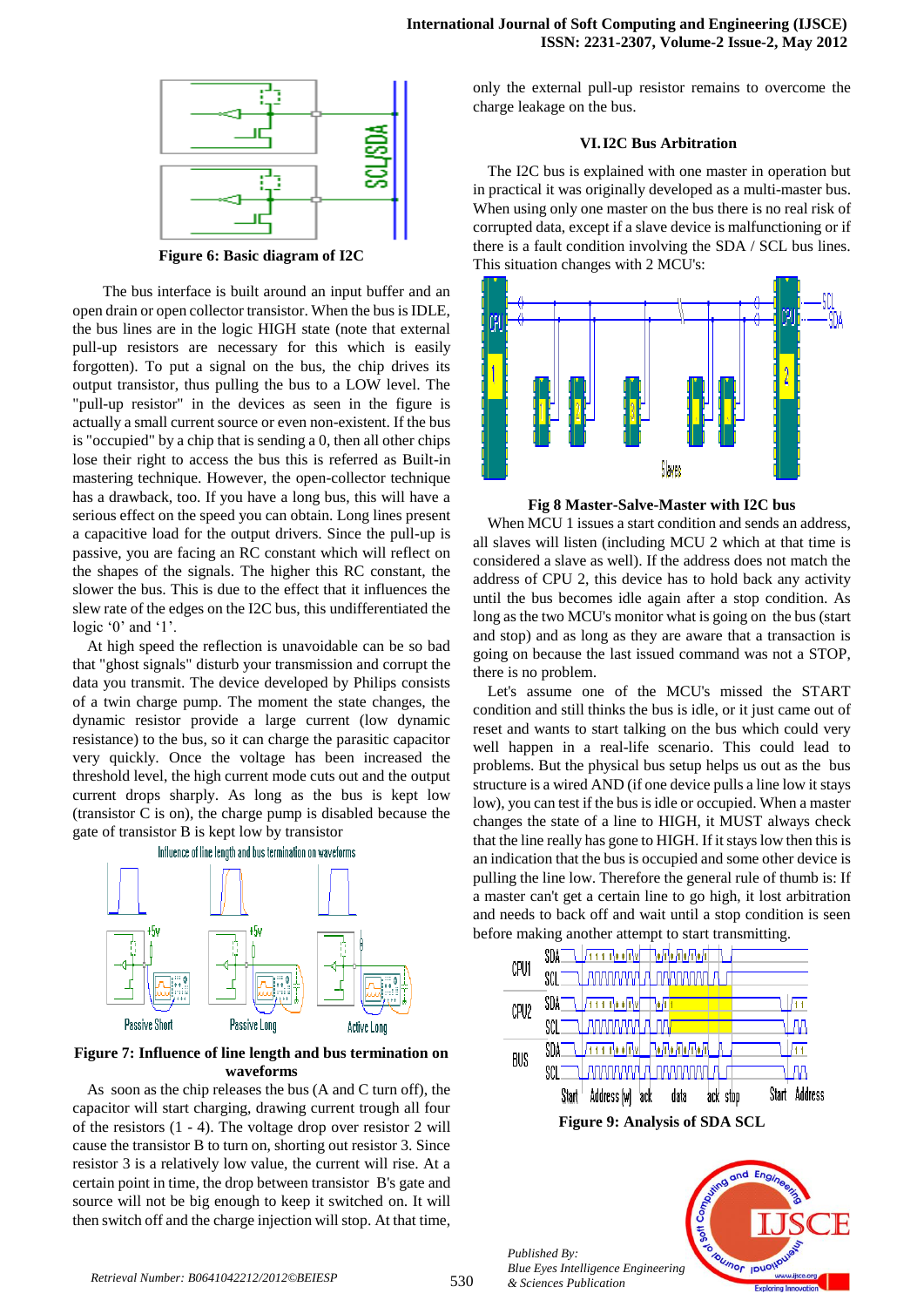## **VII.CLOCK SYNCHRONIZATION**

All masters generate their own clock on the SCL line to transfer messages on the I2C-bus. Data is only valid during the HIGH period of the clock. A defined clock is therefore needed for the bit-by-bit arbitration procedure to take place. Clock synchronization is performed using the wired-AND connection of I2C interfaces to the SCL line. This means that a HIGH to LOW transition on the SCL line will cause the devices concerned to start counting off their LOW period and, once a device clock has gone LOW, it will hold the SCL line in that state until the clock HIGH state is reached.



**Figure 10: Block diagram of generic system using I2C**

However, the LOW to HIGH transition of this clock may not change the state of the SCL line if another clock is still within its LOW period. The SCL line will therefore be held LOW by the device with the longest LOW period.

#### **VIII.I2C BUS EVENTS**

#### **A. Giving Acknowledge to a slave**

Upon reception of a byte from a slave, the master must acknowledge this to the slave device. The master is in full control of the SDA and the SCL line.



 After transmission of the last bit to the master (1) the slave will release the SDA line. The SDA line should then go high (2). The Master will now pull the SDA line low (3) Next, the master will put a clock pulse on the SCL line (4). After completion of this clock pulse, the master will again release the SDA line (5). The slave will now regain control of the SDA line (6). Note: The above waveform is slightly exaggerated. You will not notice SDA going high in (2) and (5). A small spike might barely be visible.

If the master wants to stop receiving data from the slave, it must be able to send a stop condition. Since the slave regains control of the SDA line after the ACK cycle issued by the master, this could lead to problems. Let's assume the next bit ready to be sent to the master is a 0. The SDA line would be pulled low by the slave immediately after the master takes the SCL line low. The master now attempts to generate a Stop condition on the bus. It releases the SCL line first and then tries to release the SDA line - which is held low by the slave.

Conclusion: No Stop condition has been generated on the bus. This condition is called a NACK : Not Acknowledge . Do not confuse this with No Acknowledge

## **B. No Acknowledge (from slave to master)**

This is not exactly a condition. It is merely a state in the data flow between master and slave. If, after transmission of the 8th bit from the master to the slave the slave does not pull the SDA line low, then this is considered a No ACK condition.

## **C. Enhanced I2C (FAST mode)**

In the FAST mode, the physical bus parameters are not altered. The protocol, bus levels, capacitive load etc. remain unchanged. However, the data rate has been increased to 400 Kbit/s and a constraint has been set on the level of noise that can be present in the system. The input of the FAST mode devices all include Schmitt triggers to suppress noise. The output buffers include slope control for the falling edges of the SDA and SCL signals. If the power supply of a FAST mode device is switched off, the bus pins must be floating so that they do not obstruct the bus.

## **IX.OPEN VERIFICATION METHODOLOGY**

OVM provides the best framework to achieve coverage-driven verification (CDV). CDV combines automatic test generation, self-checking test benches, and coverage metrics to significantly reduce the time spent verifying a design. The purpose of CDV is to:

■ Eliminate the effort and time spent creating hundreds of tests.

■ Ensure thorough verification using up-front goal setting.

■ Receive early error notifications and deploy run-time checking and error analysis to

Simplify debugging. The CDV flow is different than the traditional directed-testing flow. With CDV, you start by setting verification goals using an organized planning process. You then create a smart test bench that generates legal stimuli and sends it to the DUT. Coverage monitors are added to the environment to measure progress and identify non-exercised functionality. Checkers are added to identify undesired DUT behavior. Simulations are launched after both the coverage model and testbench have been implemented. Verification then can be achieved. Using CDV, you can thoroughly verify your design by changing testbench parameters or changing the randomization seed. Test constraints can be added on top of the smart infrastructure to tune the simulation to meet verification goals sooner. Ranking technology allows you to identify the tests and seeds that contribute to the verification goals, and to remove redundant tests from a test-suite regression.



*Published By: Blue Eyes Intelligence Engineering & Sciences Publication*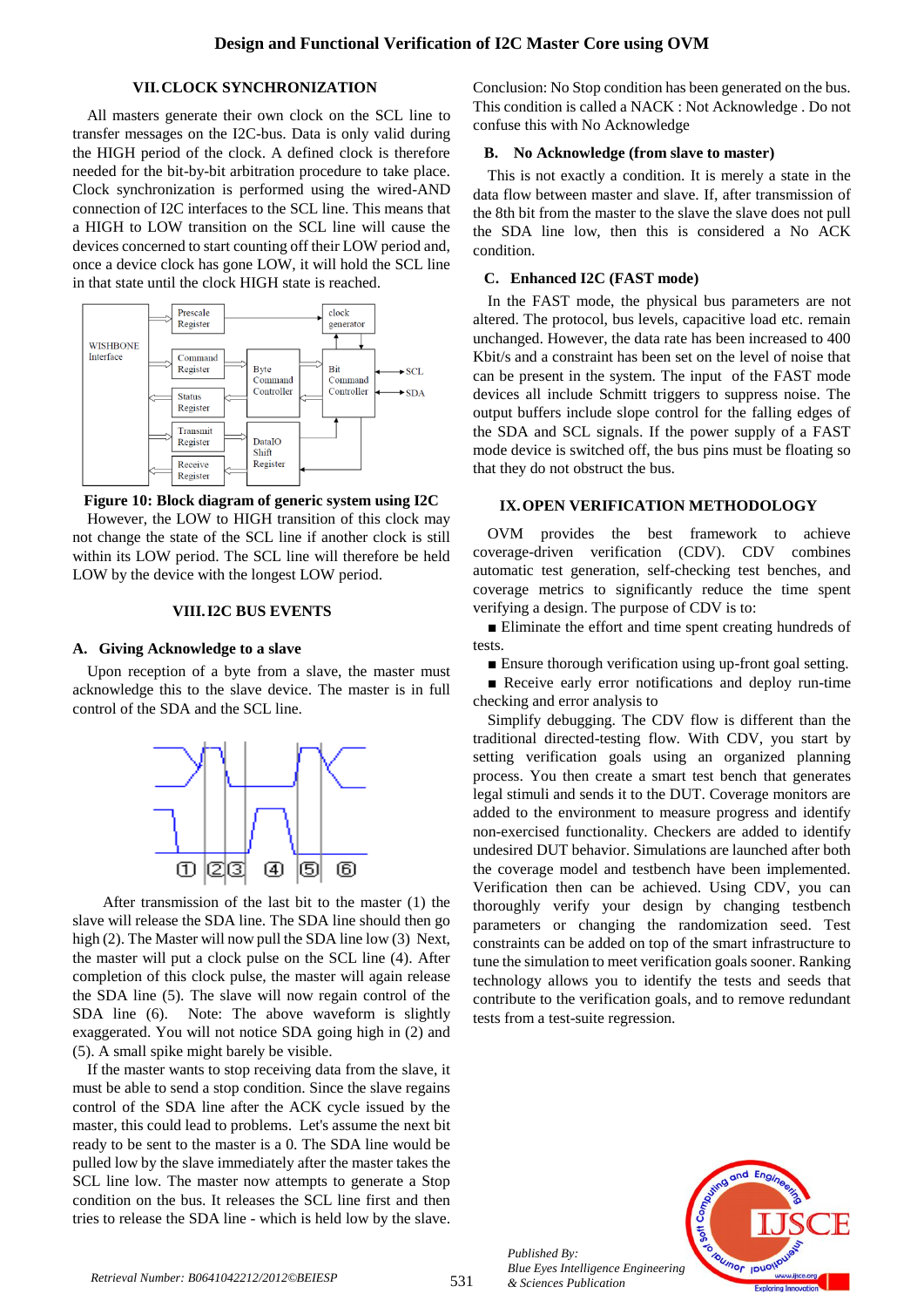

### **Figure 12: OVM test bench setup**

CDV environments support both directed and constrained-random testing. However, the preferred approach is to let constrained-random testing do most of the work before devoting effort to writing time-consuming, deterministic tests to reach specific scenarios that are too difficult to reach randomly. Significant efficiency and visibility into the verification process can be achieved by proper planning. Creating an executable plan with concrete metrics enables you to accurately measure progress and thoroughness throughout the design and verification project. By using this method, sources of coverage can be planned, observed, ranked, and reported at the feature level. Using an abstracted, feature-based approach (and not relying on implementation details) enables you to have a more readable, scalable, and reusable verification plan.

#### **OVC Overview**

The following subsections describe the components of an OVC:

Data Item (Transaction) Driver (BFM) Sequencer Monitor Agent Environment **Data Item:** 

Data items represent the input to the DUT. Examples include networking packets, bus transactions, and instructions. The fields and attributes of a data item are derived from the data item's specification. For example, the Ethernet protocol specification defines valid values and attributes for an Ethernet data packet. In a typical test, many data items are generated and sent to the DUT. By intelligently randomizing data item fields using System Verilog constraints, you can create a large number of meaningful tests and maximize coverage.

#### **Driver (BFM):**

A driver is an active entity that emulates logic that drives the DUT. A typical driver repeatedly receives a data item and drives it to the DUT by sampling and driving the DUT signals. (If you have created a verification environment in the past, you probably have implemented driver functionality.) For example, a driver controls the read/write signal, address bus, and data bus for a number of clocks cycles to perform a write transfer.

#### **Sequencer:**

A sequencer is an advanced stimulus generator that controls the items that are provided to the driver for execution. By default, a sequencer behaves similarly to a simple stimulus generator and returns a random data item upon request from the driver. This default behavior allows you to add constraints to the data item class in order to control the distribution of randomized values. Unlike generators that randomize arrays of transactions or one transaction at a time, a sequencer captures important randomization requirements out-of-the box. A partial list of the sequencer's built-in capabilities includes.

#### **Monitor:**

A monitor is a passive entity that samples DUT signals but does not drive them. Monitors collect coverage information and perform checking. Even though reusable drivers and sequencers drive bus traffic, they are not used for coverage and checking. Monitors are used instead. A monitor: Collects transactions (data items). A monitor extracts signal information from a bus and translates the information into a transaction that can be made available to other components and to the test writer.

■ Extracts events: The monitor detects the availability of information (such as a transaction), structures the data, and emits an event to notify other components of the availability of the transaction. A monitor also captures status information so it is available to other components and to the test writer.

■ Performs checking and coverage

**Agent:** Sequencers, drivers, and monitors can be reused independently, but this requires the environment integrator to learn the names, roles, configuration, and hookup of each of these entities. To reduce the amount of work and knowledge required by the test writer, OVM recommends that environment developers create a more abstract container called an agent. Agents can emulate and verify DUT devices. They encapsulate a driver, sequencer, and monitor.. Agents should be configurable so that they can be either active or passive. Active agents emulate devices and drive transactions according to test directives. Passive agents only monitor DUT activity.

#### **Environment :**

The environment (env) is the top-level component of the OVC. It contains one or more agents,as well as other components such as a bus monitor. The env contains configuration properties that enable you to customize the topology and behavior and make it reusable. For example, active agents can be changed into passive agents when the verification environment is reused in system verification.

## **X.RESULTS**

The I2C is implemented using the VHDL with full duplex mode which allows the communication between the master and the salve through the handshaking protocol. When a slow slave is attached to the bus then problems may occur. This mechanism works on the SCL line only. The slave that wants the master to wait simply pulls the SCL low as long as needed. If the SCL gets stuck due to an electrical failure of a circuit, the master can go into deadlock and this can be handled by timeout counters. Another drawback is speed. The bus is locked at that moment.. Other masters cannot use the bus at that time either. his technique does not interfere with the previously introduced arbitration mechanism because the low

SCL line will lead to back-off situations in other devices which possibly would want to "claim" the bus. So there is no real

*& Sciences Publication* 

*Published By:*